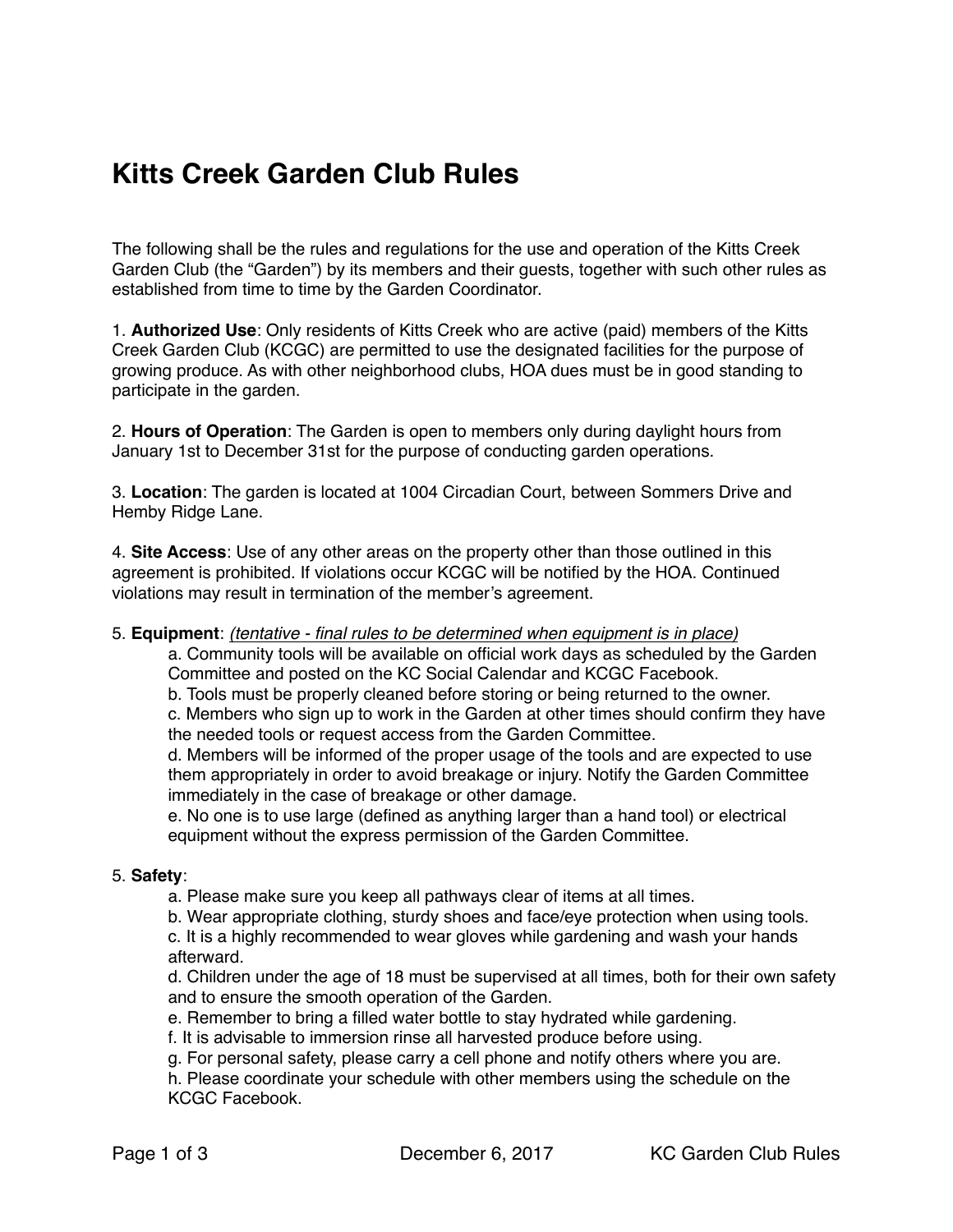6. **General**: *(note - not all hoses, equipment are currently in place)*

a. Gardeners may not store personal equipment at the Garden site without prior consent of the Tool and Equipment Manager.

b. No amendments to the soil are to be made without the consent of the Garden **Committee** 

c. Take all trash with you when you leave and dispose of it properly.

d. We are not allowed to have dogs or other pets in the Garden at any time. If there is a special need for a guide dog, please inform the Garden Committee.

d. The garden is a place for neighbors to come together in friendship. No disruptive behavior that will negatively impact our neighborhood will be tolerated, including loud noises, vulgar language, threats or other intimidation of other gardeners or guests.

e. Tobacco or alcohol products are not allowed in the Garden.

f. Use care when watering so standing puddles do not develop.

g. Turn off all water faucets prior to leaving the garden. Coil hoses neatly.

h. Use of member personal information from any mailings, phone lists or other Garden media FOR NON-GARDEN PURPOSES is strictly prohibited.

i. Members will act in a safe and responsible manner while in the Garden.

j. Members will cooperate and interact harmoniously with other members while at the Garden. Failure to do so may lead to termination of membership in the Garden.

k. Members will accept the right of the Board to discontinue any membership.

# 7. **Compost**: *(In process of being finalized)*

a. Compost will be maintained on site. Only approved items listed on the Garden Facebook are to be added. If you have any question about acceptable materials, please ask our Garden Committee.

b. Chop material as small as possible and water and turn material regularly. Adding coffee grounds will increase compost temperature, kill weed seeds and speed compost. c. You are welcome to contribute material from your home compost as long as it meets the guidelines on our Facebook.

d. Do not add weeds, weed seeds, Bermuda grass, palm seedlings or other detrimental materials.

e. Remove all plastic or non-biodegradable items (e.g. plant tags, plastic pots) before putting items into the compost.

# 8. **This is a pesticide, herbicide, chemical free garden. Use of any of these products anywhere in the garden area is prohibited.**

9. **Contact Info:** It is your responsibility to be sure that the Garden Committee has your current contact information. Any correspondence mailed to the address on file will be considered delivered.

10. **Harvesting**: Please harvest only what your family can reasonably use. Members accept the right of the Garden Committee to set a more stringent harvest policy based on the size of membership and quantity of harvestable produce.

# 11. **Building storage/use:** *(to be determined when storage shed is in place)*

a. Flammable liquids and pesticides are not permitted to be stored on site.